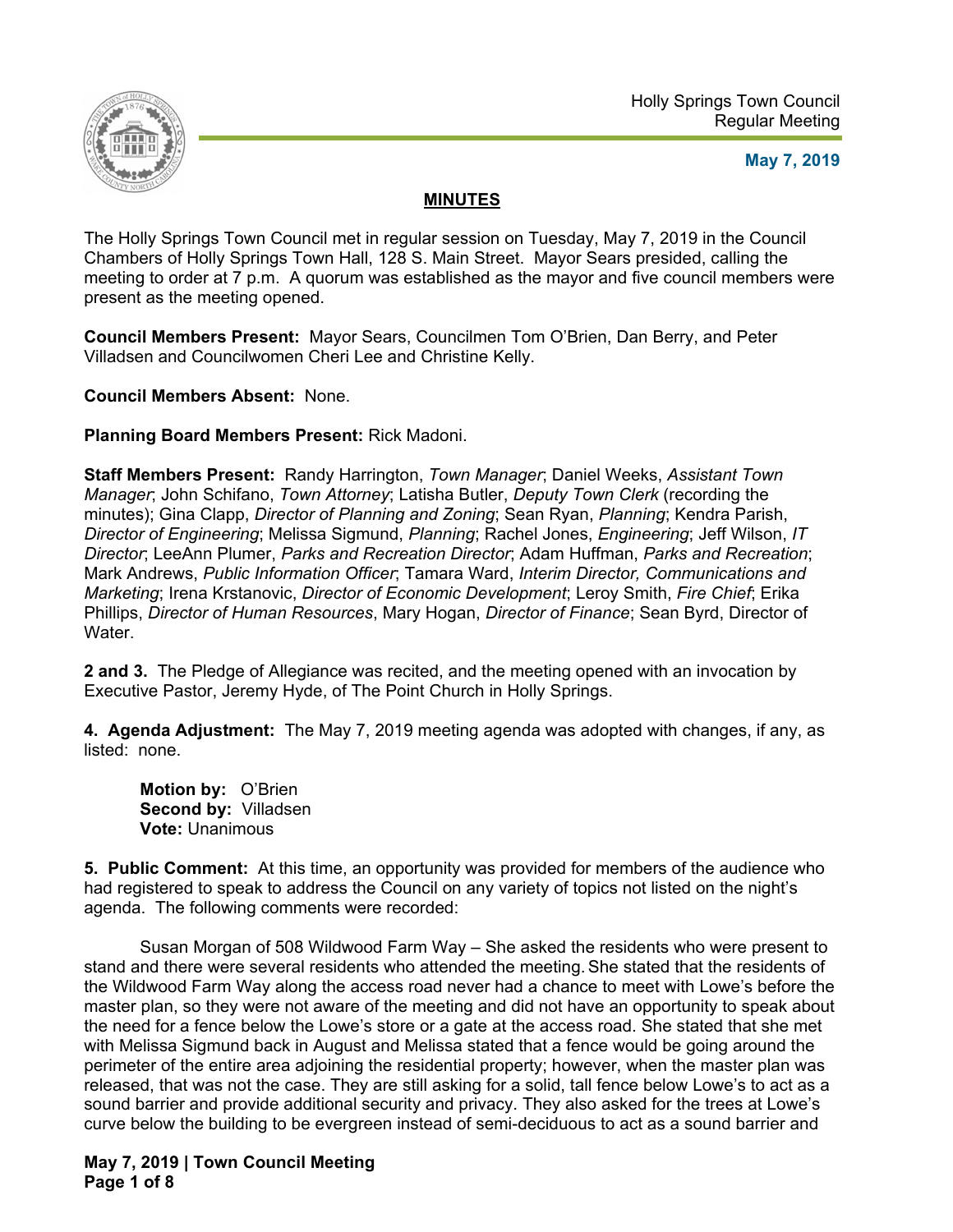she stated that Travis with Lowe's stated that they are still taking these requests into consideration, but the residents would like to hear from Lowe's today. She spoke with Rachel Jones from the planning department about the need for a gate and Lowe's incorporated a metal swing gate with a knock-knock box locking system, but it provides no security or noise control or a visual barrier down the access road into Wildwood community. She stated that William Strickland from the fire department stated that he would be okay with a solid gate as long as it had the same type of locking system. Rachel from planning was asked by counsel at the last meeting to find out what type of gate the fire department would allow and the residents need to hear from Rachel because she has heard from the fire department. The residents would prefer a solid gate.

 Kim Tillery of 520 Wildwood Farm Way, asked if council would take their requests into consideration.

Karen King of the Wildwood community asked of the same.

 Christine Quante with Holly Springs Chamber of Commerce, 344 Raleigh Street, thanked Randy and his entire staff and all of the town's leaders for helping with Springs Fest, which attracted more than 3,000 people this year. She also stated that there were no safety issues and she is looking forward to next year.

Councilman O'Brien stated that it was a great event that was well organized.

Mayor Sears closed the public comment period.

**6a. Recognition: 12U Girls All-Stars –** Mayor Sears said the SWAC is a branch of the NC Recreation and Parks Association designed to promote interest and participation in recreational athletics. The sectional tournament was hosted in Asheboro and the 12U Girls All Star team finished in the top two, earning a bid to the State tournament. The girls dominated in the state tournament, winning the championship game with a score of 43 – 20.

Chris Champion of Parks and Recreation recognized the girls of the 12U basketball team. The team competed in & won the 12U SWAT State Championship and he asked everyone to give them a round of applause.

Coach Tim Bradley recognized the players individually and Mayor Sears presented them with awards.

A photo was taken of the players with Mayor Sears, Chris Champion, and Tim Bradley.

Councilman O'Brien stated that not only is Coach Tim a great coach, but he is also a good basketball player; he plays on his team.

#### **Action:** None.

**6b. Recognition: Kids Appreciation Day and Kids to Parks Day –** Mayor Sears said that the Kiwanis Club of Holly Springs has been hosting a community festival celebrating Terrific Kids and Terrific Teachers since 2002. This year is the 17<sup>th</sup> annual Kids Appreciation Day at Sugg Farm Park on May 18, 2019 from 11 am to 3 pm.

Those who attended were: Chandler Cobb, Terrific Kids Student Leadership Program Chair; Jimmy Cobb, Treasurer and Past President; Mike Stone, Current President; Tom Harrington, Member, and his daughter, Cailee Harrington, Holly Springs High School Key Club President; and Joe LoFaro, Kids Appreciation Day Event Chair

**May 7, 2019 | Town Council Meeting Page 2 of 8**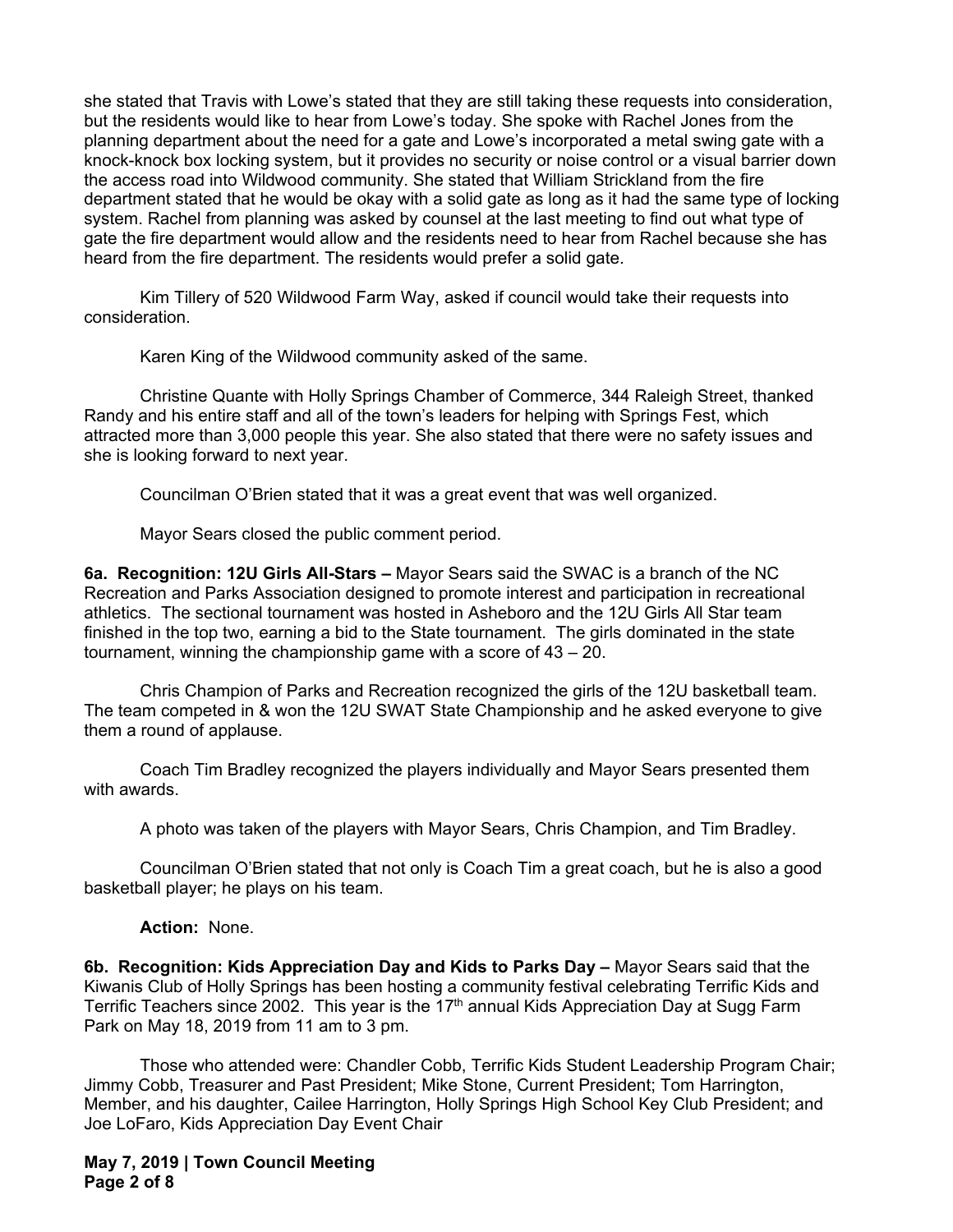Jimmy Cobb of 4936 Sunset Forest Circle, stated that the Kiwanis Club of Holly Springs is dedicated to serving the needs of the children in our local community and beyond. He recognized a few kids who have displayed certain qualities. He also spoke about the Terrific Kids & Terrific Teacher program, which is a recognition program that promotes character development, selfesteem, and perseverance. TERRIFIC is an acronym for thoughtful-enthusiastic-respectfulresponsible-inclusive-friendly-inquisitive- and capable. Each school nominates a maximum of 3 students and 1 teacher from their staff in their enrollment to win the Terrific Kids &Terrific Teacher award. He stated that these kids who were recognized represent the moral values that we as a community hold to be priceless.

Mayor Sears presented the Kiwanis Club with a proclamation proclaiming May 18, 2019 Kids Appreciation Day in Holly Springs and a photo was taken of the kids with Mayor Sears, Jimmy Cobb, Mike Stone, and Chandler Cobb.

Mayor Sears stated that May 18<sup>th</sup> is also National Kids to Parks Day. On this day more than one million people will take part by visiting their local, state, or National parks. He said that the Town of Holly Springs supports this initiative to encourage families to enjoy and protect our shared spaces.

#### **Action:** None.

#### **6c. Recognition: Childhood Apraxia of Speech Awareness Day**

Mayor Sears said that childhood apraxia of speech is a serious speech defect that causes children to have significant difficulty learning to speak. Children affected with apraxia are at high risk for secondary impacts such as difficulty in reading unless they receive appropriate speech therapy intervention. He said that the Town of Holly Springs wishes to raise awareness of this issue and voice support for affected families by proclaiming May 14, 2019 as Apraxia Awareness Day in Holly Springs.

Mayor Sears stated that he had no idea what childhood apraxia was, but stated that we are going to hear more about it. He invited Charmaine James to come up and speak.

Charmaine James of Arbor Creek, 212 Capello Court in Holly Springs, brought her daughter Aliyah, who suffers from childhood apraxia. She presented a story about the birth of her daughter and how & when she received her daughter's diagnosis. She also spoke about her daughter's progress. She is determined to raise awareness about the disorder.

 Mayor Sears stated that he had never heard of apraxia and this is an awareness day. He presented Ms. James with a proclamation, declaring May 14, 2019 as Apraxia Awareness Day in Holly Springs and he told her that she brought the Town of Holly Springs some new knowledge.

#### **Action:** None.

#### **7a. Public Hearing: Comprehensive Plan Amendment 18-CPA-01, Rezoning Petition 18-REZ-01, and Planned Unit Development 18-PUD-01 for 3708 & 0 Woods Creek Road – Carolina Springs**

 Sean Ryan said that Carolina Springs is a proposed mixed-use development consisting of commercial/retail, office, multifamily housing and single-family housing totaling approximately 340,000 - 1,020,000 square feet of non-residential and up to 1,700 residential dwelling units located south of the interchange of Old Holly Springs Apex Road/Veridea Parkway and NC540.

**May 7, 2019 | Town Council Meeting Page 3 of 8**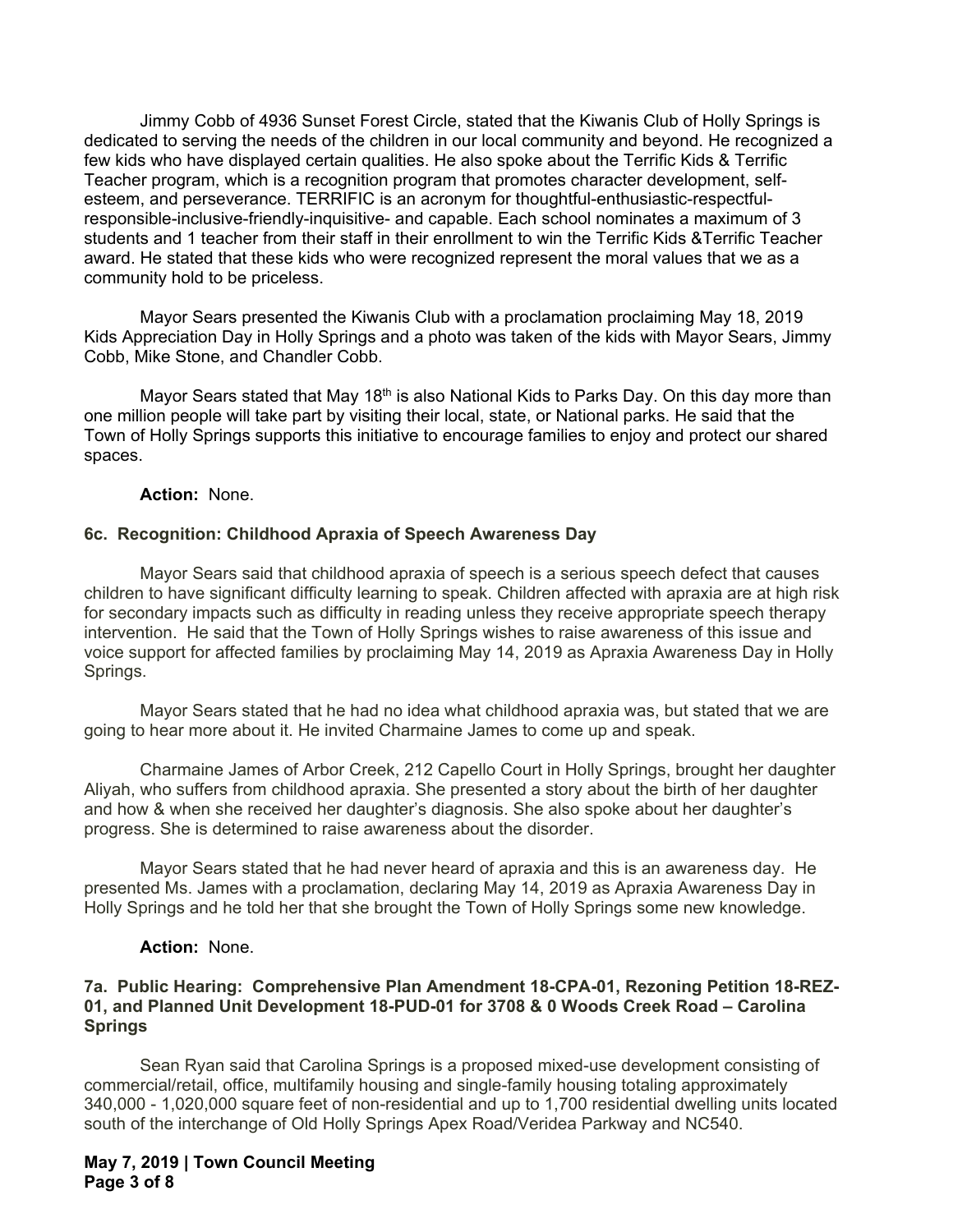He said the proposal also includes land dedication for a town park and fire station, tree preservation and open space standards, and public and private trail systems.

Mr. Ryan summarized the timing of the non-residential development vs. residential development as outlined in the IRA and in response to concerns brought forth by the Planning Board.

Non-Residential Requirement. The commercial and retail component of this Mixed-Use Project is important to the Town as it increases the tax base, provides necessary services to residents, and alleviates traffic congestion by creating a livable, walkable, and sustainable neighborhood. As such, the Town through this Agreement seeks to encourage and require the Developer to implement the non-residential component at the early stage of development. The parties agree that prior to issuance of a building permit for any residential structure that represents the percentages listed below, the Developer shall achieve the milestones listed for non-residential development, exclusive of any large single use sports facility, such as the proposed Ice Plex. Failure to achieve such milestones shall allow the Town to withhold any future building permits for residential ERUs until such milestones are reached.

| Percentage of<br><b>Residential ERUs</b> | Non-Residential Milestone (Exclusive of Ice Plex Facility)                                                                                                          |
|------------------------------------------|---------------------------------------------------------------------------------------------------------------------------------------------------------------------|
| 25%                                      | Approval of Plans for at least 20,000 Square feet of non-<br>residential ERU(s)                                                                                     |
| 50%                                      | Construction Complete of at least 20,000 Square feet,<br>Plans approved for next phase equal to at least 40,000<br>square feet of additional non-residential ERU(s) |
| 75%                                      | Completion of a total of at least 60,000 SF of non-<br>residential ERU(s), plans approved for an additional<br>80,000 SF                                            |
| 90%                                      | Completion of a total of at least 140,000 SF of non-<br>residential ERU(s).                                                                                         |

Developer shall use all best efforts to continue construction on such non-residential structures until completion. Upon documentation of any exigent circumstance, including market conditions, the Developer may receive an adjustment of the milestones set forth in this paragraph by the approval of the Town Council

Rachel Jones with Engineering stated that with this PUD and per their UDO and engineer design and construction standards, they are required to provide utilities to the project site. She also stated that regarding transportation, a traffic impact analysis was completed with the PUD project and the recommended improvements from the analysis will be incorporated as the project develops.

 Rick Madoni of the Planning Board said that The Planning Board discussed the following issues and concerns on 04/23/2019:

- Whether the Planned Unit Development was more appropriate than using the standards in the Unified Development Ordinance, such as Development Options or Mixed-Use Option.
- Whether the project was unique enough to warrant the use of a Planned Unit Development.
- The water capacity and sewage treatment capacity for a development of this size and whether there could be capacity issues for other developments in the future.
- Pedestrian connectivity and need for provisions for cyclists in this area.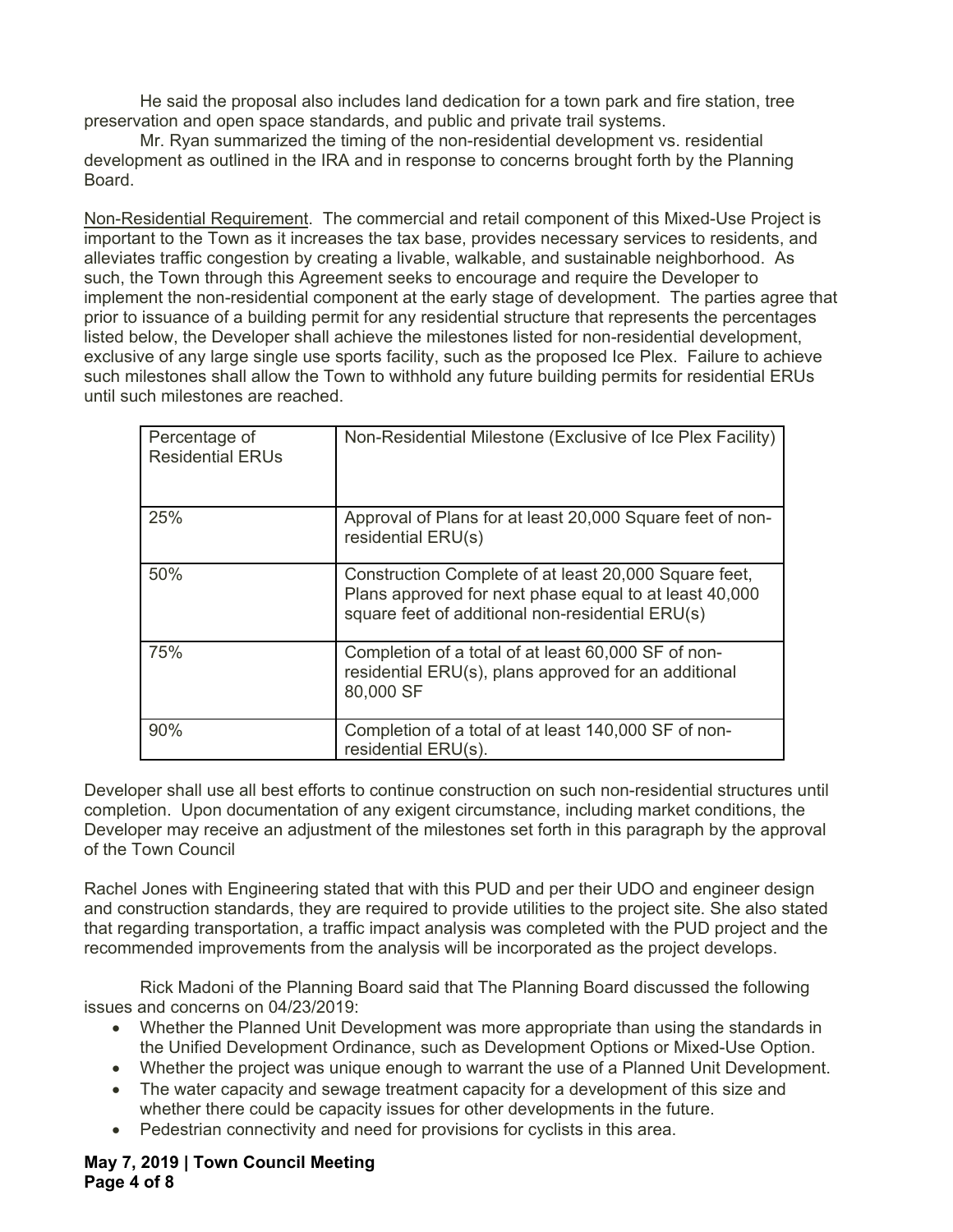- Concern on whether or not the Town has the funding available to develop the Town Park and if the developer should be required to assist with improvements.
- Although the proposed iceplex could be allowed in the Planned Unit Development, the importance of considering all possible land uses.
- The timing of the non-residential development vs. residential development.
- The status of the revisions to the Future Land Use and Community Character Plan and the relationship to this proposal.

Mr. Madoni said that the Planning Board recommended approval with a vote of 8-0-1.

The Planning Board then made the following additional motion:

Town Council, when considering the proposed PUD, should confirm phasing of residential vs nonresidential that is included in the proposed IRA is transferred over to the PUD to ensure that stated phasing is linked to the PUD zoning designation.

The Planning Board voted in favor of the Motion with a vote of 8-0-1.

With that explanation completed, Mayor Sears opened the public hearing. The following input was recorded:

David Stallings, owner of Shenandoah Homes and Capital Properties, the applicant for the PUD zoning, discussed the residential/non-residential mix uses for the property requested to be developed.

Brian Richards with Withers/Ravenel stated that they want to provide a wide range of housing; provide a range of housing for all types of living situations.

Rynal Stephenson with Ramey Kemp & Associates discussed the traffic impact analysis.

There being no further input, the public hearing was closed.

**Action 1**: Motion to adopt Comprehensive Plan Amendment Resolution 19-17 and Rezoning Ordinance 19-REZ-01 to approve the rezoning of 396± acres of Wake County PIN 0730634462 (portion of further described in Resolution 19-17 and Ordinance 19-REZ-01) and 0740032625 from LB Local Business, R-20 Residential, and R-30 Residential to Planned Unit Development District, thereby changing the Future Land Use Plan Designation of the above listed parcels from Business Park to Mixed Use.

**Motion by:** Berry  **Second by:** Lee  **Vote:** Unanimous

**Action 2:** Motion to approve Planned Unit Development Master Plan 18-PUD-01 for Carolina Springs with conditions as stated in the Agenda Packets.

**Motion by:** Lee **Second by: Villadsen Vote:** Unanimous

**Action 3:** Motion to approve the Infrastructure Reimbursement Agreement (IRA) in association with the Planned Unit Development Master Plan 18-PUD-01 for Carolina Springs.

**Motion by:** Villadsen

**May 7, 2019 | Town Council Meeting Page 5 of 8**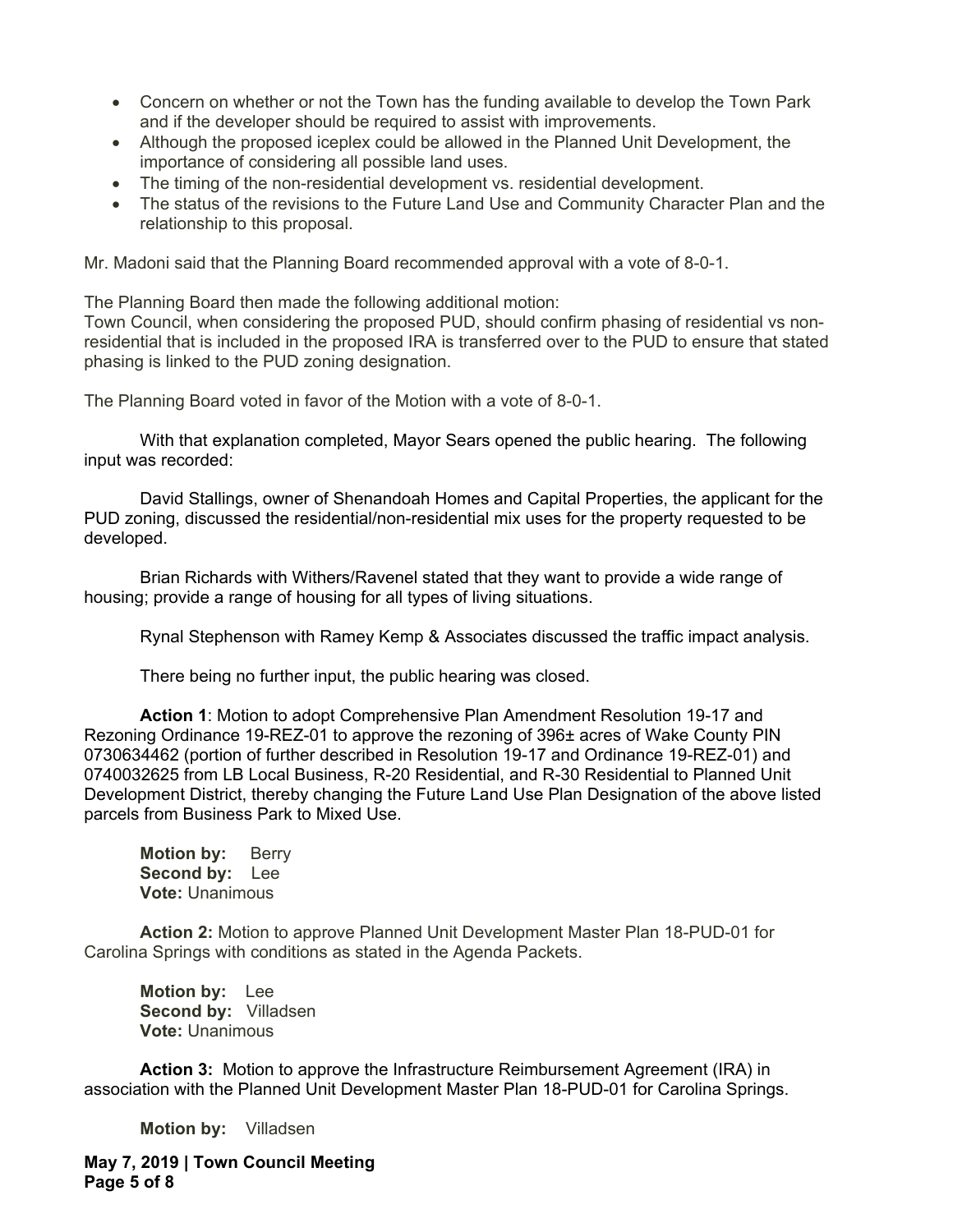**Second by: Berry Vote:** Unanimous

#### **8a. Consent Agenda:** Approved

The Council approved a motion to approve all items on the Consent Agenda. The motion carried following a motion by Councilman Tom O'Brien, a second by Councilman Peter Villadsen, and a unanimous vote. The following actions were affected:

8a. Minutes – The Council approved minutes of the Council meeting held April 16, 2019 and the workshop special meeting held April 30, 2019.

8b Calendar Adjustment – The Council approved adjustments to the 2019 Meeting Calendar.

*A copy of the calendar adjustments is attached to these minutes.* 

8c. Budget Amendment for State-Funded Grant Awards – The Council approved a budget amendment to move funds from NC Dept. of Public Instruction Grant account to Misc. Special Program Contributions Account.

*A copy of the budget amendment is attached to these minutes.* 

8d. Budget Amendment for Vehicle Purchase - The Council approved a budget amendment to move funds from Fiber Optic Lease Revenues account to the Capital Outlay Equipment account.

*A copy of the budget amendment is attached to these minutes.* 

8e. 16-016 Crosswalk Safety Capital Project - The Council approved Resolution 19-16, closing Town Project 16-016 Crosswalk Safety Capital Project, and transferring unexpended funds to Streets Reserve Fund.

*A copy of Resolution 19-16 is attached to these minutes.* 

8f. 242 Main Street Development Agreement Fee Reimbursement - The Council approved a motion to reimburse 50% of fees in accordance with the 242 Main Street Holly Springs LLC development agreement.

8g. Ancillary Governmental Participant Investment Program Trust Agreement - The Council approved Resolution 19-13 and the Agreement Establishing Local Government Other Post-Employment Benefits Trust.

*A copy of Resolution 19-13 is attached to these minutes.* 

8h. Annexation A19-03 – The Council approved Resolution 19-17 directing the Town Clerk to investigate the sufficiency of annexation petition 19-03 and set public hearing to Tuesday, May 21, 2019.

*A copy of Resolution 19-17 and map are attached to these minutes*.

8i. Nepotism Policy - The Council approved amendments to the Town's Nepotism policy.

8j. Engineering Design and Construction Standards – The Council approved updates to the Town's Engineering Design and Construction Standards.

8k. Town Hall Commons Parking Deck Contingency – The Council approved expending contingency funds as needed to complete the Town Hall Commons Parking Deck.

## **9. New Business:**

**May 7, 2019 | Town Council Meeting Page 6 of 8**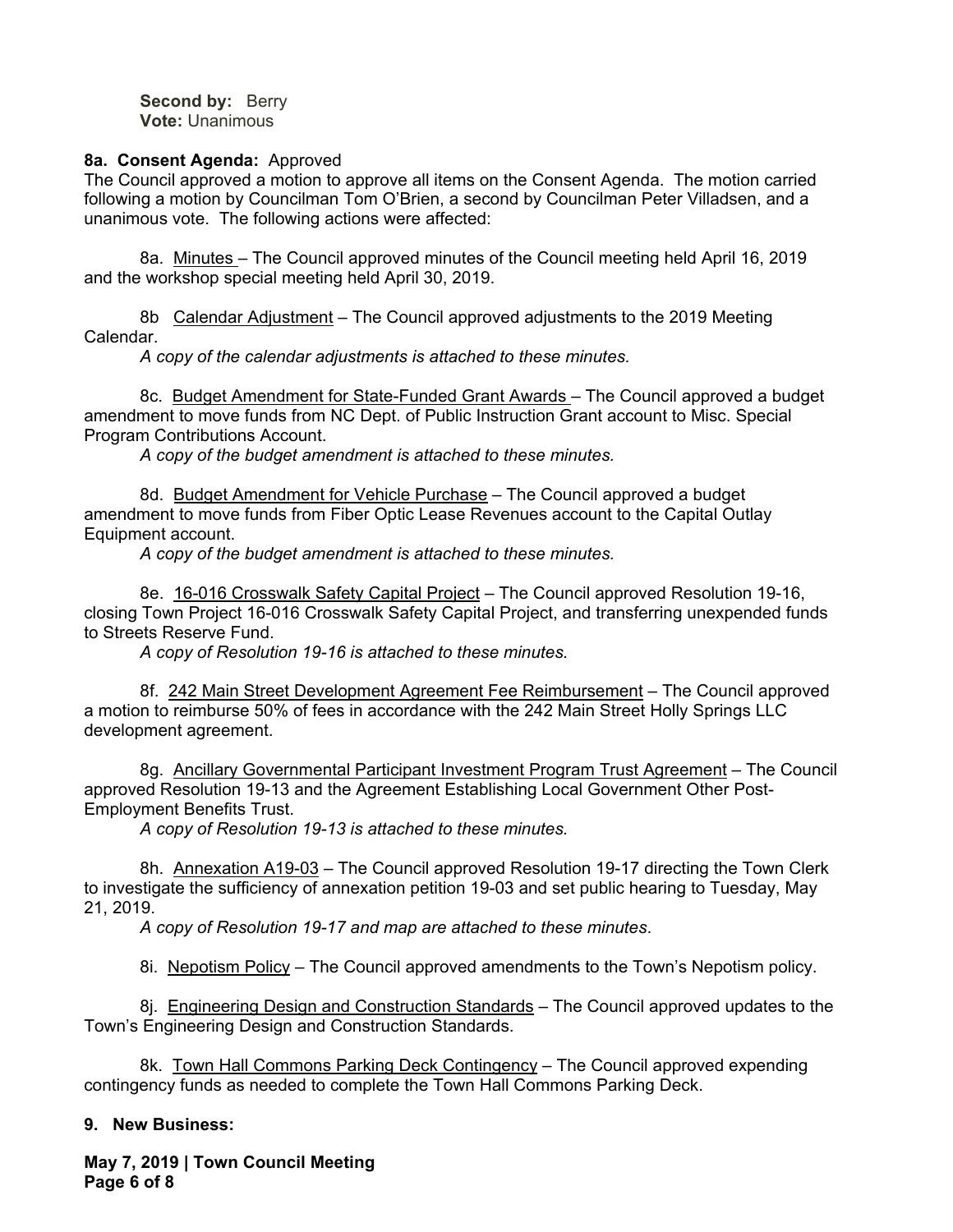## **9a. Midterm Vacancy for Board of Adjustment**

 Gina Clapp, Director of Planning and Zoning, said that in February Mr. Bill Daniels notified the Town that he was resigning from the Board of Adjustment effective immediately. The vacated term is for an In-Town Regular Member, term ending February 29, 2020. In accordance with the Board Appointment Policy Statement, the vacancy was advertised and applications were sought to fill this vacancy.

The Office of the Town Clerk received the attached application to fill this vacancy. The attached a map indicates the location of the current Board of Adjustment Members and the candidate, Morgan Wiley, Brook Manor (current In-Town Alternate Member.) Ms. Clapp informed Council that if they select Ms. Wiley then the Town will need to advertise to fill the newly vacated Alternate Member position.

**Action:** Motion to appoint Morgan Wiley as an in-town regular member of the Board of Adjustment.

 **Motion by**: O'Brien  **Second by**: Villadsen  **Vote:** Unanimous.

#### **10. Unfinished Business**

Mayor Sears talked about crosswalk safety; Councilman O'Brien talked about the event this past week regarding the motorcycle ride, Farmer's Market, and Springs Fest; Councilwoman Kelly addressed the downtown parking issues; Councilman Berry asked about the Carl Dean Greenway & the completion of it; Councilwoman Lee mentioned the upcoming soccer game and that Wake FC has its first game this week at Ting Stadium and she asked about having a table of contents for the agenda packets.

## **10a. Development Plan 18-DP-15 Lowe's Home Improvement / Wegmans**

Sean Ryan, Planning, said that Town Council approved Development Plan 18-DP-15 for Lowe's Home Improvement / Wegmans on April 16, 2019 subject to modifications of the greenway and landscape/buffer yard along the shared property line with Wildwood Subdivision. The applicant has provided updated plans to address Town Council's concerns. All plans include modified landscaping near the Wegmans' Café, as well as indicating the 10' screen wall height behind the Wegmans' building.

Mr. Ryan said that four design options have been provided to address concerns regarding placement of the greenway: (presented by LeeAnn Plummer with Parks & Recreation) – suggested a hybrid option of option A & section C2 when asked by mayor which did she prefer.

- Option A: Maintains the greenway in the location as shown in the site plan presented by the applicant at the April 16th Council meeting.
- Option B: Removes the greenway entirely from the site
- Option C (one or both pieces of Option C may be selected by Council):
	- $\circ$  C1: Modifies the location of the greenway behind the Wegmans' building, moving it approximately 8' to the north, away from the adjacent subdivision.
	- $\circ$  C2: Modifies the location of the greenway on the eastern portion of the site, routing it to the north through existing vegetation and away from the adjacent subdivision
- Option D: Utilizes the proposed greenway illustrated in the Comprehensive Transportation Plan 4.2B.

Mr. Ryan said that the Planning Board has not reviewed the proposed modifications, Options C1, C2, or D.

**May 7, 2019 | Town Council Meeting Page 7 of 8**